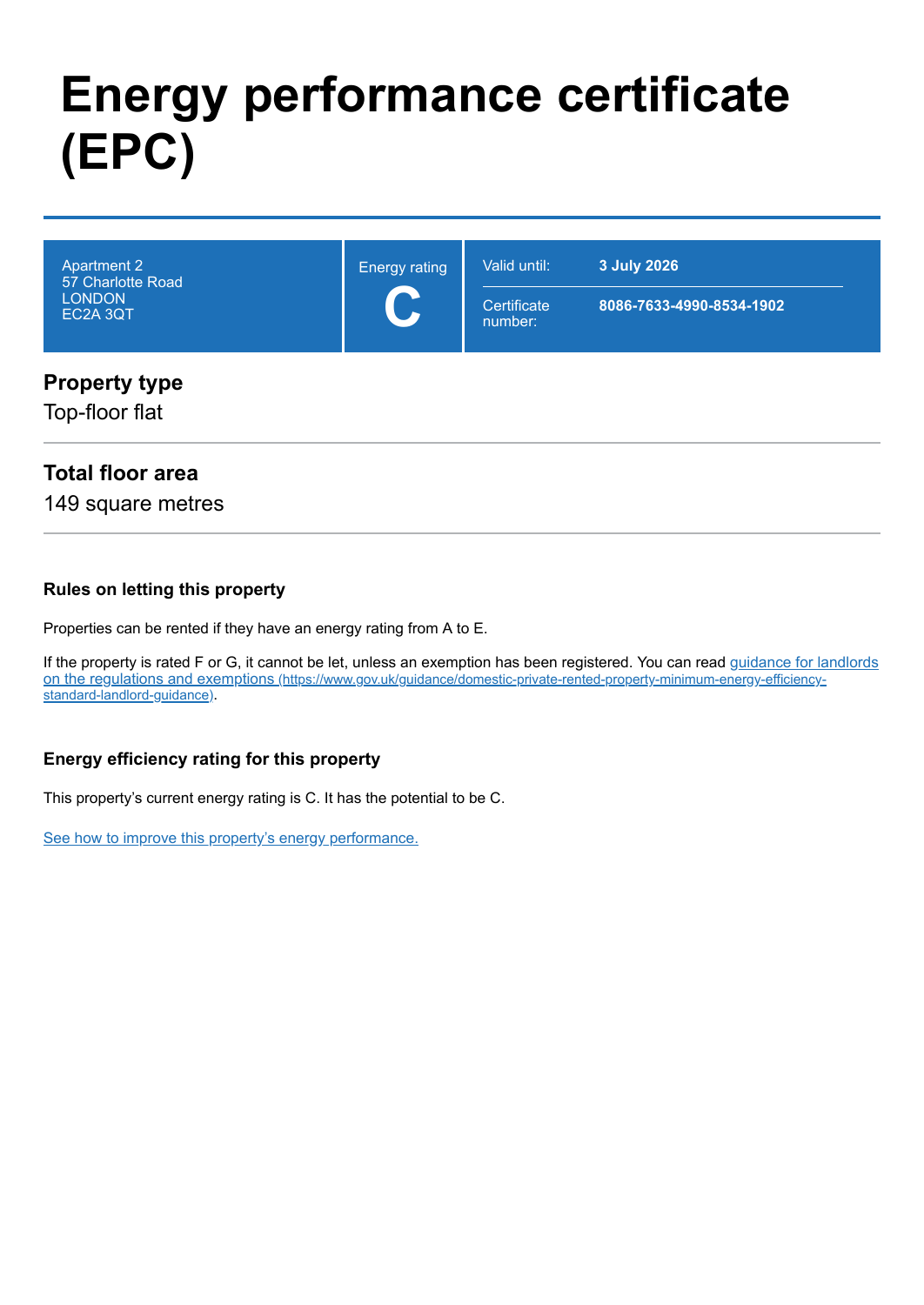| <b>Score</b> | <b>Energy rating</b> | <b>Current</b> | <b>Potential</b> |
|--------------|----------------------|----------------|------------------|
| $92 +$       |                      |                |                  |
| 81-91        | В                    |                |                  |
| 69-80        | C                    | 79   C         | 79   C           |
| 55-68        |                      |                |                  |
| 39-54        | E                    |                |                  |
| $21 - 38$    | F                    |                |                  |
| $1 - 20$     | Q                    |                |                  |

The graph shows this property's current and potential energy efficiency.

Properties are given a rating from A (most efficient) to G (least efficient).

Properties are also given a score. The higher the number the lower your fuel bills are likely to be.

For properties in England and Wales:

- the average energy rating is D
- the average energy score is 60

#### **Breakdown of property's energy performance**

This section shows the energy performance for features of this property. The assessment does not consider the condition of a feature and how well it is working.

Each feature is assessed as one of the following:

- very good (most efficient)
- good
- average
- poor
- very poor (least efficient)

When the description says "assumed", it means that the feature could not be inspected and an assumption has been made based on the property's age and type.

| Feature | <b>Description</b>                                    | Rating    |
|---------|-------------------------------------------------------|-----------|
| Walls   | Average thermal transmittance 0.23 W/m <sup>2</sup> K | Very good |
| Roof    | Average thermal transmittance 0.18 W/m <sup>2</sup> K | Good      |
| Windows | High performance glazing                              | Very good |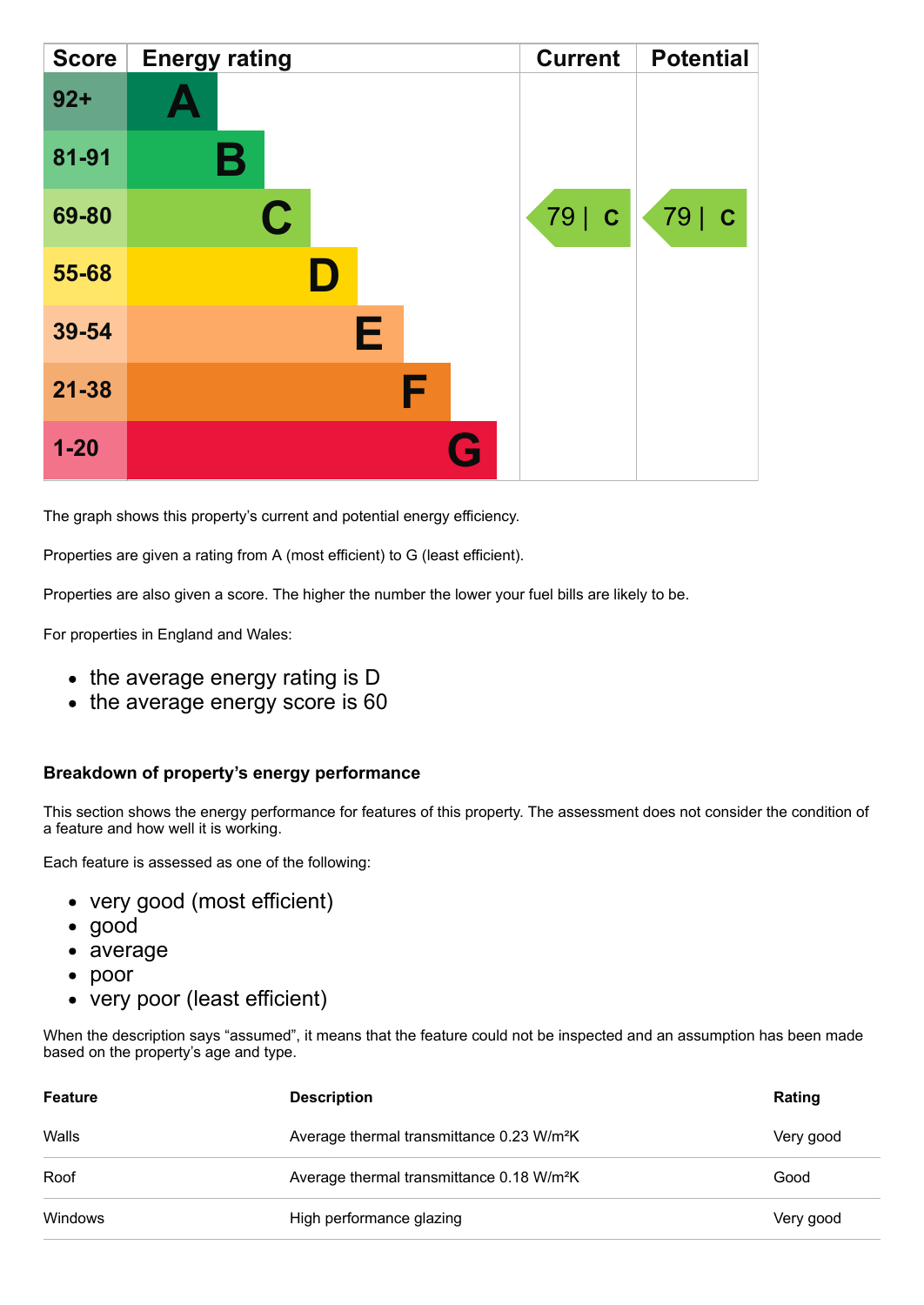| <b>Feature</b>       | <b>Description</b>                       | Rating    |
|----------------------|------------------------------------------|-----------|
| Main heating         | Boiler and underfloor heating, mains gas | Good      |
| Main heating control | Programmer, room thermostat and TRVs     | Very good |
| Hot water            | From main system, plus solar             | Very good |
| Lighting             | Low energy lighting in all fixed outlets | Very good |
| Floor                | (other premises below)                   | N/A       |
| Secondary heating    | None                                     | N/A       |
| Air tightness        | (not tested)                             | N/A       |

# **Low and zero carbon energy sources**

Low and zero carbon energy sources release very little or no CO2. Installing these sources may help reduce energy bills as well as cutting carbon emissions. The following low or zero carbon energy sources are installed in this property:

- Solar water heating
- Solar photovoltaics

# **Primary energy use**

The primary energy use for this property per year is 104 kilowatt hours per square metre (kWh/m2).

What is primary energy use?

#### **Environmental impact of this property**

One of the biggest contributors to climate change is carbon dioxide (CO2). The energy used for heating, lighting and power in our homes produces over a quarter of the UK's CO2 emissions.

## **An average household produces**

6 tonnes of CO2

## **This property produces**

2.7 tonnes of CO2

# **This property's potential production**

2.7 tonnes of CO2

By making the [recommended changes,](#page-3-0) you could reduce this property's CO2 emissions by 0.0 tonnes per year. This will help to protect the environment.

Environmental impact ratings are based on assumptions about average occupancy and energy use. They may not reflect how energy is consumed by the people living at the property.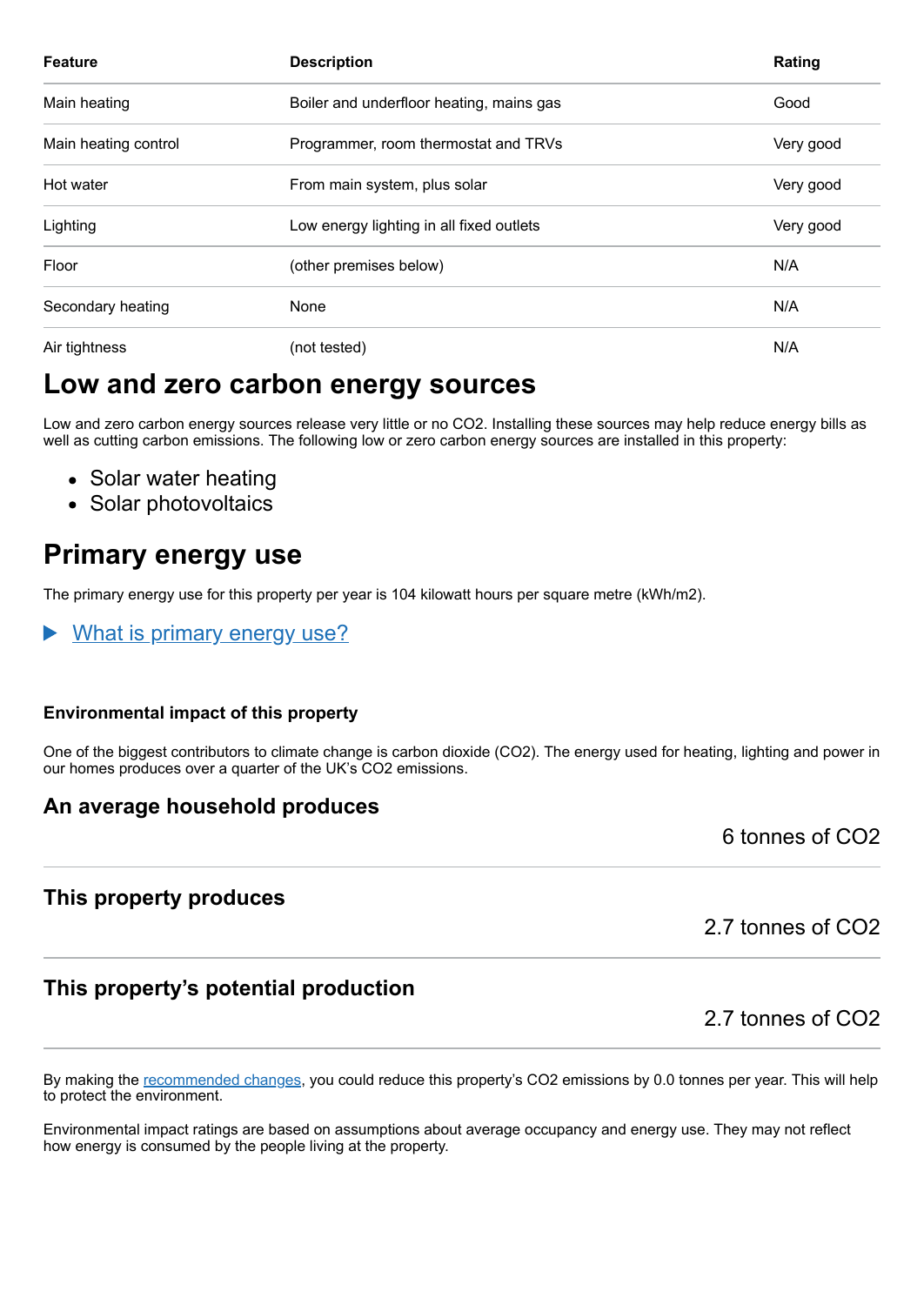#### <span id="page-3-0"></span>**How to improve this property's energy performance**

The assessor did not make any recommendations for this property.

Simple Energy Advice has guidance on improving a property's energy use. [\(https://www.simpleenergyadvice.org.uk/\)](https://www.simpleenergyadvice.org.uk/)

Potential energy rating **C**

# **Paying for energy improvements**

[Find energy grants and ways to save energy in your home.](https://www.gov.uk/improve-energy-efficiency) (https://www.gov.uk/improve-energy-efficiency)

**Estimated energy use and potential savings**

**Estimated yearly energy cost for this property**

## **Potential saving**

£0

£825

The estimated cost shows how much the average household would spend in this property for heating, lighting and hot water. It is not based on how energy is used by the people living at the property.

The estimated saving is based on making all of the recommendations in [how to improve this property's energy performance.](#page-3-0)

For advice on how to reduce your energy bills visit Simple Energy Advice [\(https://www.simpleenergyadvice.org.uk/\)](https://www.simpleenergyadvice.org.uk/).

# **Heating use in this property**

Heating a property usually makes up the majority of energy costs.

## **Estimated energy used to heat this property**

## **Space heating**

9695 kWh per year

## **Water heating**

2411 kWh per year

## **Potential energy savings by installing insulation**

The assessor did not find any opportunities to save energy by installing insulation in this property.

You might be able to receive Renewable Heat Incentive payments [\(https://www.gov.uk/domestic-renewable-heat-incentive\)](https://www.gov.uk/domestic-renewable-heat-incentive). This will help to reduce carbon emissions by replacing your existing heating system with one that generates renewable heat. The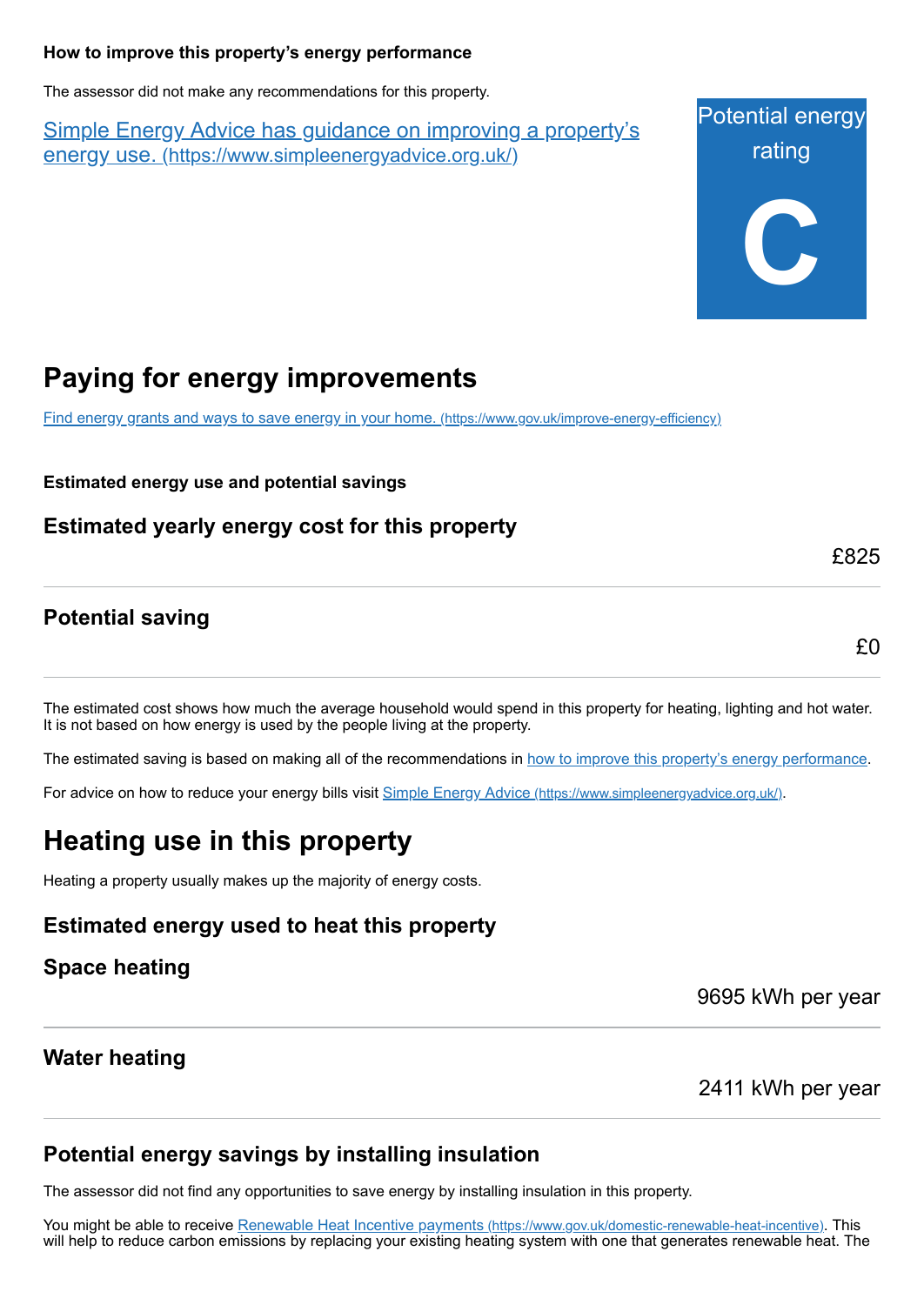estimated energy required for space and water heating will form the basis of the payments.

#### **Contacting the assessor and accreditation scheme**

This EPC was created by a qualified energy assessor.

If you are unhappy about your property's energy assessment or certificate, you can complain to the assessor directly.

If you are still unhappy after contacting the assessor, you should contact the assessor's accreditation scheme.

Accreditation schemes are appointed by the government to ensure that assessors are qualified to carry out EPC assessments.

# **Assessor contact details**

#### **Assessor's name** Mike Ovenden

#### **Telephone**

01908 850109

#### **Email**

[movenden@lccg.co.uk](mailto:movenden@lccg.co.uk)

# **Accreditation scheme contact details**

# **Accreditation scheme**

Elmhurst Energy Systems Ltd

# **Assessor ID**

EES/018685

#### **Telephone**

01455 883 250

#### **Email**

[enquiries@elmhurstenergy.co.uk](mailto:enquiries@elmhurstenergy.co.uk)

# **Assessment details**

## **Assessor's declaration** No related party

**Date of assessment**